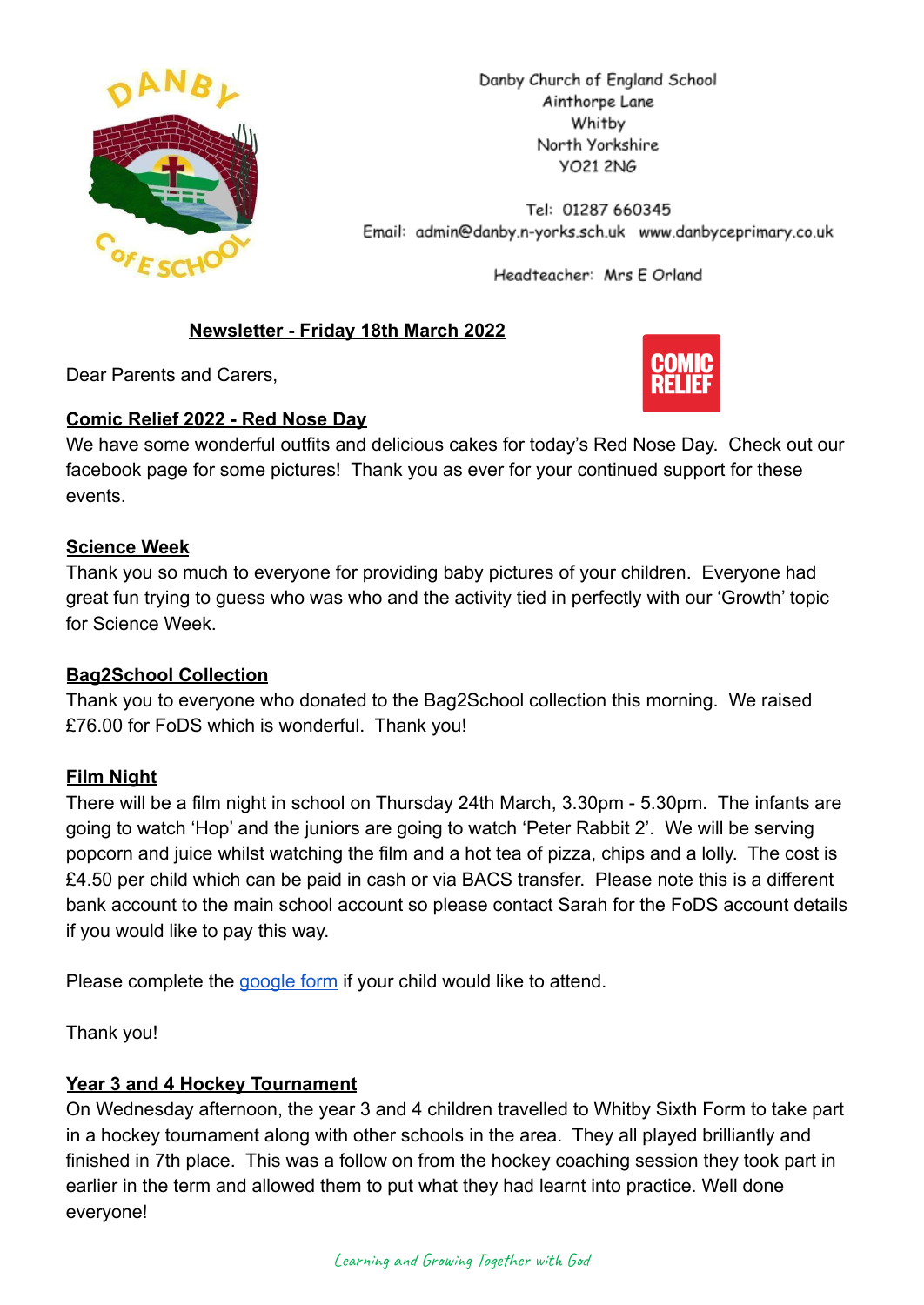#### **COVID Update**

We have had 0 confirmed cases in school this week which is fantastic news. Please remain vigilant and follow the advice sent to you in previous emails. Thank you.

## **Diary Dates**

| Swimming               | Thursdays 24/3, 7/4     |
|------------------------|-------------------------|
| l Forest School        | Thursdays 31/3          |
| <b>Easter holidays</b> | 11th April - 22nd April |

Next week, I will be at Danby on Tuesday and Thursday and Egton on Monday, Wednesday and Friday.

Have a lovely weekend.

With best wishes,

Loz Orland

Liz Orland Headteacher

# **The information below has not changed but is still relevant.**

#### **Ukraine Resources**

Obviously, the situation in the world has sadly changed over the last week or two. Some resources have been put out to enable school staff and families to support children with questions and discussions which you may find useful [HERE](https://educationhub.blog.gov.uk/2022/02/25/help-for-teachers-and-families-to-talk-to-pupils-about-russias-invasion-of-ukraine-and-how-to-help-them-avoid-misinformation/) and [Speaking with Children about](https://schools.cityofsanctuary.org/2022/02/28/speaking-with-children-about-the-war-in-ukraine) [the War in Ukraine | Schools of Sanctuary,](https://schools.cityofsanctuary.org/2022/02/28/speaking-with-children-about-the-war-in-ukraine) Advice [if you're upset by the news - CBBC](https://www.bbc.co.uk/newsround/13865002) [Newsround](https://www.bbc.co.uk/newsround/13865002), and in the additional resource added to the email.

#### **Federation Jubilee Arrangements**

As the Jubilee celebrations fall during the half term holiday we are making a special plan for our own Jubilee celebration with both schools within our federation. A shared lunch is planned for both schools on Friday 27th May at Danby Village Hall. We very much hope to be in a position to invite parents to join us, so please do save the date and further details will follow in due course!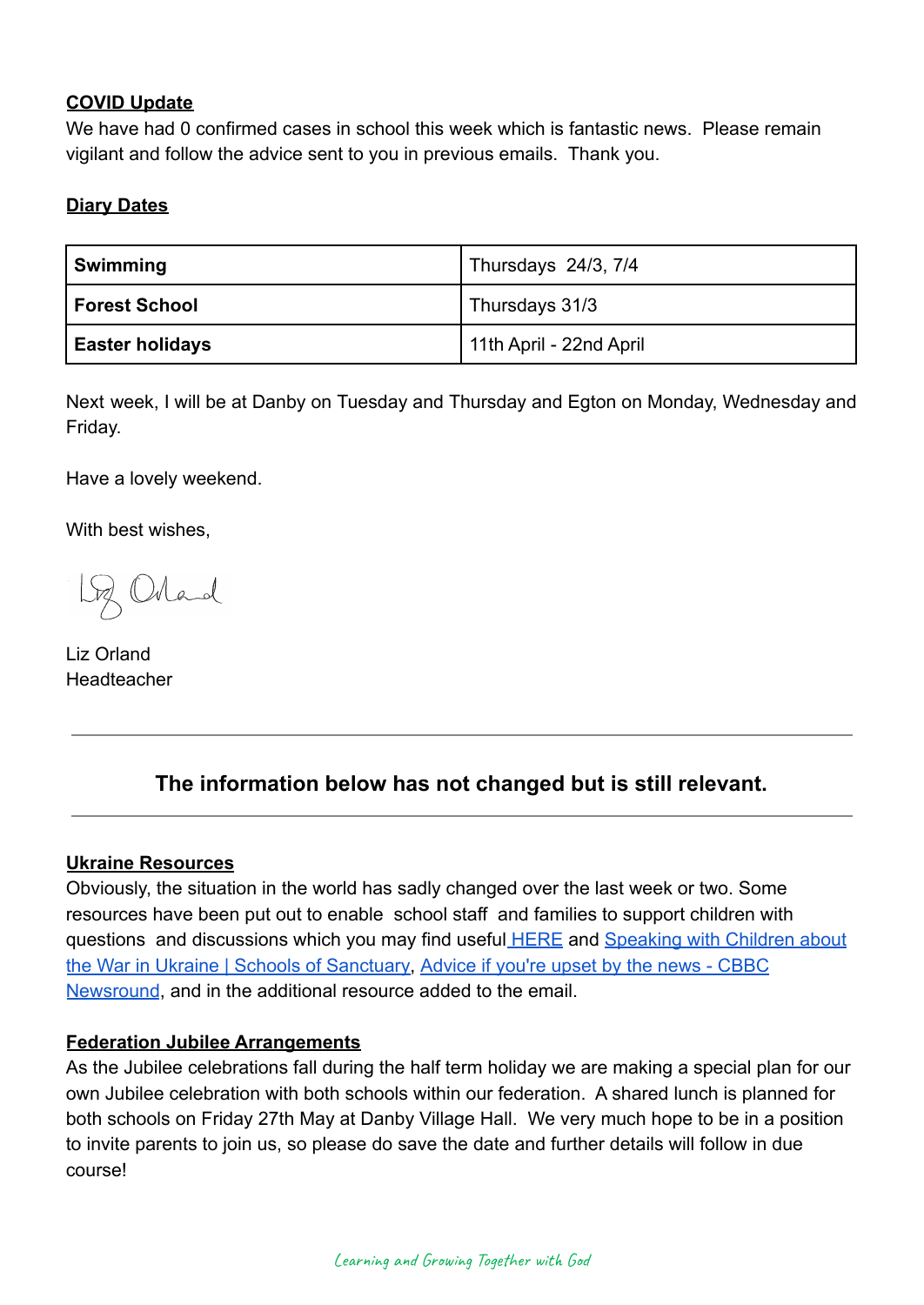### **Castleton Cricket Club**

Castleton CC will be running Dynamos and All Stars cricket programmes for primary school children again this year. The programmes are accredited by the English Cricket Board and are delivered by trained coaches. Dynamos is a 7-week programme starting in May and is for children approx aged 8-11 (juniors). All Stars is an 8-week programme for children approx aged 5-7 (infants). Sessions are on Thursdays evenings at Castleton cricket pitch. All abilities welcome. If you would like to find out more or book a place, please visit:

### **Dynamos**:

<https://ecb.clubspark.uk/Dynamos/Course/5bc82e88-03be-487d-a6db-4da62ee15b9c> **All Stars**: <https://ecb.clubspark.uk/AllStars/Course/bdf3b2e8-d953-43e4-aa3c-41560b1a49d0>

If you have any questions, please contact castletoncricketclub@gmail.com

### **Free School Meal Eligibility**

If you think you may be entitled to free school meals for your child, please use the application form which can be found on the NYCC website -Free [school meals | North Yorkshire County](https://www.northyorks.gov.uk/free-school-meals) [Council.](https://www.northyorks.gov.uk/free-school-meals)

Even if your child is in Reception, Year 1 or Year 2 and currently receives universal free school meals, please check your entitlement. Being eligible will mean that the school receives additional funding for your child which will go towards their learning and any additional support they may need.

To qualify for free school meals you must fulfil one of the following criteria:

- Universal Credit, provided you have an annual net earned income of no more than £7,400, as assessed by earnings from up to three of your most recent assessment periods (£616.67 per month);
- Income Support;
- Income-based Jobseeker's Allowance:
- Income-related Employment and Support Allowance;
- Support under part six of the Immigration and Asylum Act 1999;
- The guarantee element of Pension Credit;
- Child Tax Credit, provided you are also not entitled to Working Tax Credit and have an annual household gross income that does not exceed £16,190 (as assessed by HMRC); or
- Working Tax Credit run-on, paid for four weeks after you stop qualifying for Working Tax Credit. Please note that contributions-based benefits, including contribution-related Jobseekers' Allowance do not entitle you to claim free school meals.

If you need any help or further clarification, please contact the school office.

#### **Jewellery in School**

Please could we remind everyone of the policy regarding jewellery in school.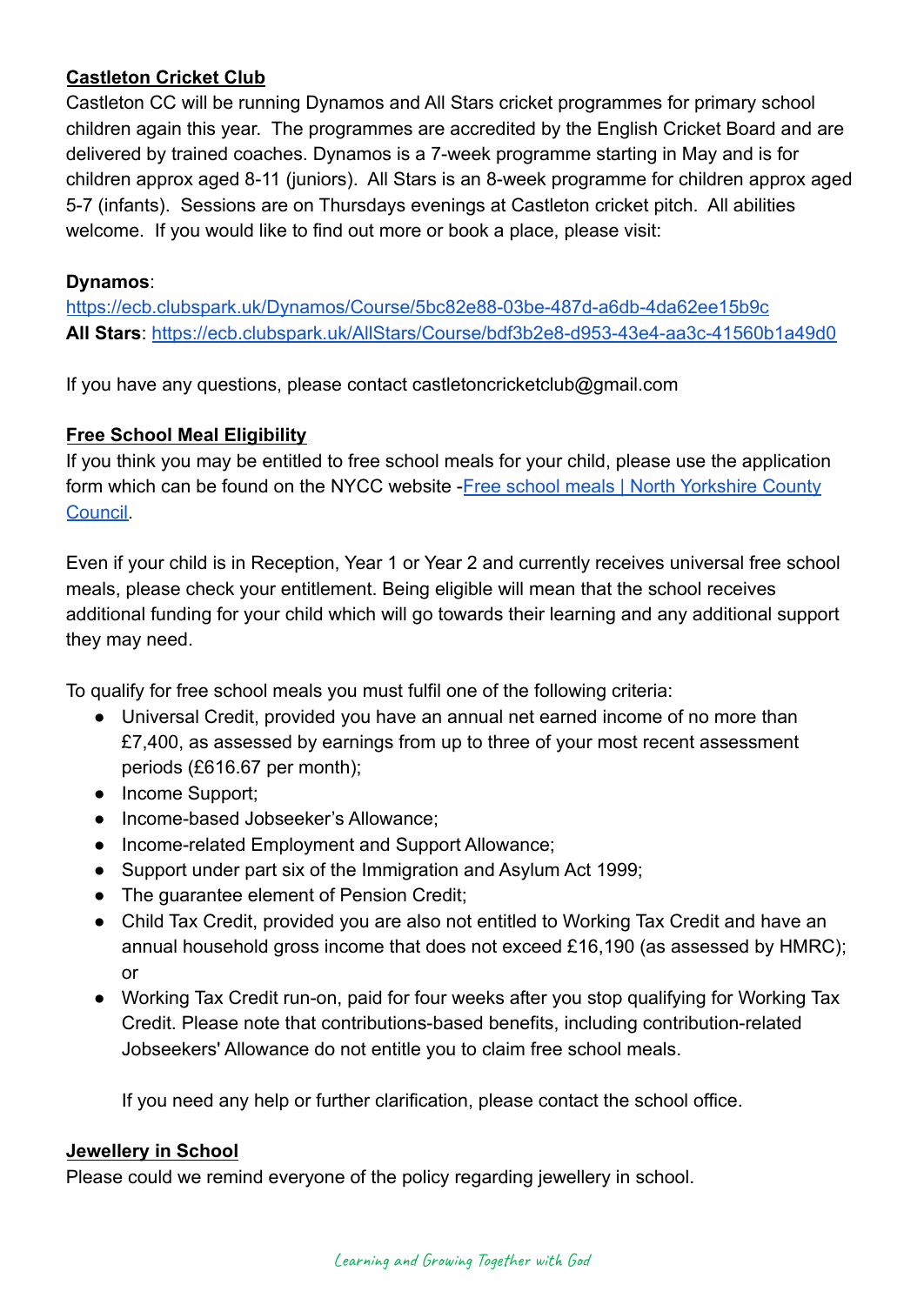**'Jewellery is not allowed to be worn for Health and Safety reasons following a directive from North Yorkshire County Council. However a watch and small stud earrings may be worn on a daily basis but must be removed for PE.'**

We have noticed a number of children wearing items such as bracelets and necklaces recently. Not only does this present a health and safety risk but also causes upset if these items get lost. If you wish your child to have their ears pierced, we recommend that you have this done over the Summer holiday period to allow them to heal before a return to school. **All earrings must now be removed for PE and Swimming lessons, we are not allowed to tape over them as in previous times.**

#### **Village Jubilee Event**

We have been asked to let you know that there is a Danby village and children's event being planned to celebrate the Platinum Jubilee on Friday 3rd June - Save the date and further details will be shared in due course.

#### **Reminder of Snow policy and arrangements**

Please find our current [snow policy.](https://drive.google.com/file/d/1PQF-KS64Fiqqa-jJlT9mfUV8MedCZC4v/view?usp=sharing)

Please watch your emails and school facebook page on icy and snowy mornings for any key messages. Thank you.

#### **Covid-19 rules on self isolation**

Individuals are not required to self-isolate if they live in the same household as someone with COVID-19, or are a close contact of someone with COVID-19, and any of the following apply:

- · they are fully vaccinated
- · they are below the age of 18 years and 6 months
- · they have taken part in or are currently part of an approved COVID-19 vaccine trial
- they are not able to get vaccinated for medical reasons

Instead NHS Test and Trace will make contact and advise that a PCR test is taken.

Therefore, children are allowed to come to school even if someone in their household has tested positive but only if they have no symptoms themselves.

Pupils, staff and other adults must not come into the school if they have symptoms, have had a positive test result or other reasons requiring them to stay at home due to the risk of them passing on COVID-19 (for example, they are required to quarantine).

#### **Breakfast Club**

Just a reminder that breakfast club is available daily from 8am. Bookings are not always necessary. £2.50 per child including breakfast.

#### **Easy fundraising**